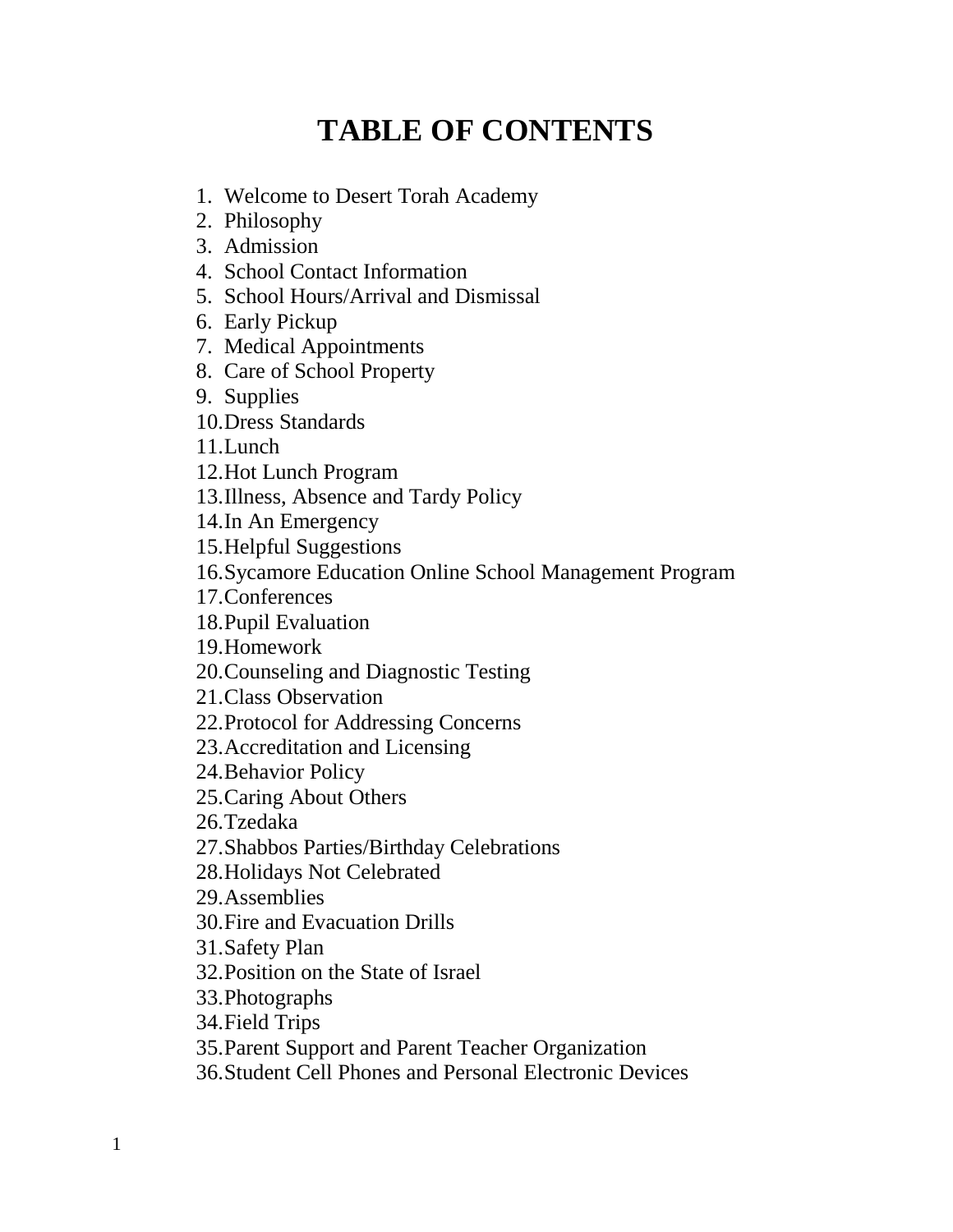#### **1. WELCOME TO DESERT TORAH ACADEMY**

This booklet is designed to help you understand the rules and regulations necessary to make our school a productive, safe and healthy learning environment.

Our educational philosophy encourages students to become independent, responsible, resourceful and creative learners. The role and function of the staff is to maximize the possibilities for successful learning by providing a responsive environment, with personal guidance and support. Our school environment encourages the development of a love of learning, self-respect and positive self-esteem.

We recognize that our actions serve as a powerful model for our children. Therefore, our staff provides the necessary support and positive attitudes that create a warm and nurturing environment to maximize the potential of our children. We appreciate your support and concern as we establish a successful school experience for the students of DTA.

#### **2. PHILOSOPHY**

#### **Mission Statement**

The mission of Desert Torah Academy is to provide the Jewish children of Southern Nevada with an outstanding Judaic, Hebrew and Secular education. DTA staff will help promote students' growth as active learners, respectable, responsible citizens and independent thinkers. In our stimulating and safe learning environment, our students will grow in appreciation of Jewish tradition and culture while being prepared for success in high school and life in the world community.

#### **Vision Statement**

Desert Torah Academy was founded on the principles of Chabad philosophy, which is a way of life that integrates the love of G-d, intellectual knowledge and understanding of the Torah, and the appreciation of the uniqueness of every individual of the community. Our administration and staff implement this philosophy in all areas of Judaic and general studies while fostering a supportive environment for all our students. By empowering the head, heart and soul, a Desert Torah Academy education provides our students with knowledge, skills and attitudes necessary to be successful and to become members of contemporary society.

It is our hope to inspire our students to become active members of the Jewish community. Furthermore, in keeping with the teachings of Tanach, we hope that they will inspire their parents and community to join them on the path of Judaism.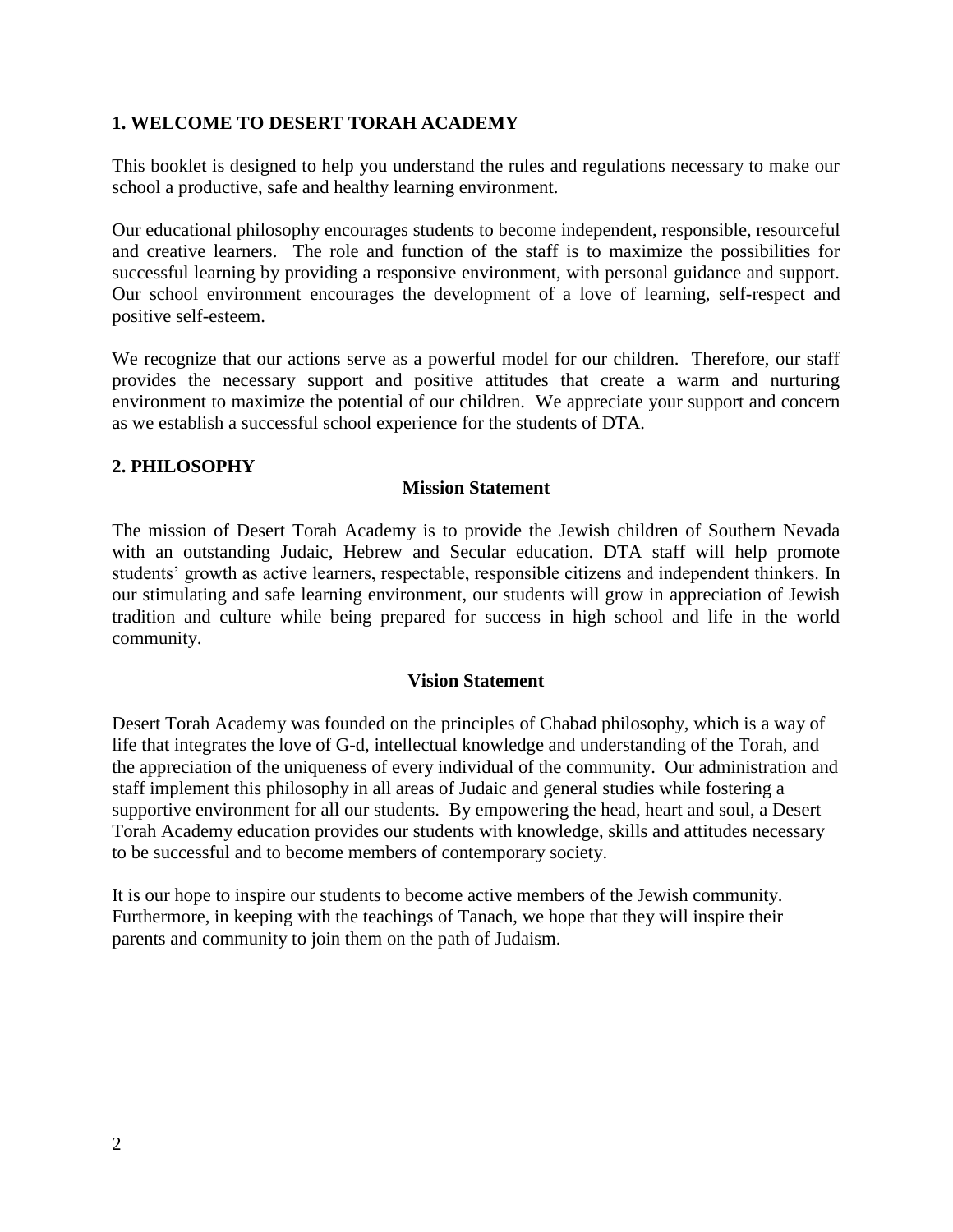#### **Educational Goals and Beliefs**

We believe

in fostering a positive Jewish identity and love of Torah in our students

that the teachings of Chabad philosophy are an important component in fostering this love of Torah

that it is our duty to be respectful of the diversity of backgrounds of our students in religious observance and practice

that family and school must work as a team in order to provide the best education for a child

that it is our duty to provide financial aide in the form of scholarships to those families who truly need it

that our curriculum and teaching methodology, both secular and Judaic, be shaped for optimum responsiveness to the unique strengths and learning styles of each student

that we must expose our children to moral and ethical beliefs and teachings so that they grow to be upright and productive American citizens

that it is our duty to teach our children to love the land of Israel and the Hebrew language spoken there

that we must instill our students with a love of learning so they will become lifelong learners

that our school can serve as a valuable resource to the overall Jewish community

## **3. ADMISSION**

Before a student is admitted to Desert Torah Academy the following items need to be on file in the school office:

\*Complete Registration Form

\*Completed Enrollment Contract

\*Birth Certificate

\*Immunization Record

A birth certificate must be provided as proof of age for each child enrolling for the first time in Desert Torah Academy. Nevada law dictates that the dirthday deadline for grade entry is September 30. For example, a child entering kindergarten must turn five by September 30. Students are required to have satisfied the immunization requirements as stated on the Nevada Immunization Record. If parents choose not to have their child immunized, they must complete the exemption form that is available in the school office. If a child cannot have certain immunizations for **medical** reasons, a written medical exemption is required.

It is most important that each parent supply the school with the telephone number where he/she can be reached during the day. It is also required that you provide us with the addresses and phone numbers of two friends or relatives authorized to act for the parent when the parent cannot be reached in the event of an emergency. If emergency numbers change during the year, it is important that the office be notified so that our records can be updated.

Children are admitted to Desert Torah Academy regardless of race, gender, nationality and disability.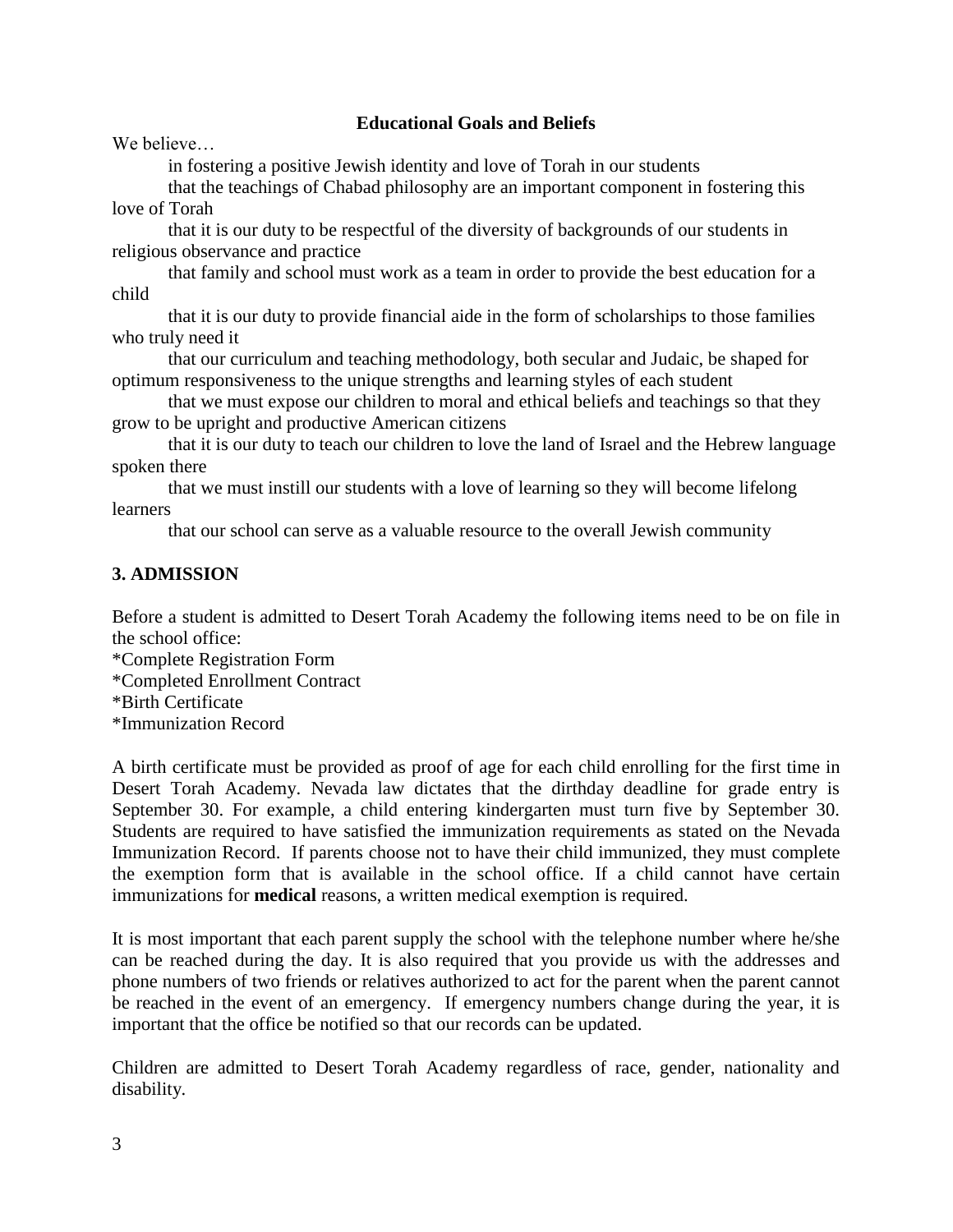### **4. SCHOOL CONTACT INFORMATION**

The school office phone number is 702-259-1000. If voice mail picks up, please leave a message. We will return your call as soon as possible. The school fax number is 702-776-7599. The address is 1312 Vista Drive, Las Vegas, NV 89102. The school email address is [info@dtalv.com.](mailto:info@dtalv.com)

School telephone lines are reserved for official business. Children are not permitted to use them except in emergencies. Telephone messages will be accepted in case of emergency only. Please bear in mind the difficulty of delivering messages to individual students, especially at the end of the school day. Parents should make all necessary arrangements before children leave for school so that interruption of class can be avoided.

Teachers can be contacted by email via the Sycamore Education website, www.sycamoreeducation.com. Please refer to #16 on page 10 for more details about the Sycamore Education website.

## **5. SCHOOL HOURS /ARRIVAL AND DISMISSAL**

The Desert Torah Academy (K-8th) school day is from 8:30 am until 4:00 pm. Please ensure that your child is dropped off between 8:15 am and 8:25 am daily so classes can start on time.

On Fridays, during the months of daylight savings time, dismissal is at 3:00 pm in honor of Shabbos. On Fridays, during the winter, dismissal is at 2:00 pm.

For dismissal, children line up by class and are called to their car as it approaches the front of the carpool line. If parents so desire, they may park their car in a designated parking spot and accompany their children to a parked car. Students must be picked up from the front of school on Vista Drive.

Desert Torah Academy is pleased to offer an extended care program. Morning Extended Care begins at 8:00 am Monday – Friday. Afternoon extended care hours are from 4:00 – 5:00 pm. **There is no aftercare on Fridays.** The cost is \$3.00 per hour with a minimum of 1/2 hour daily. These fees must be paid in advance together with the tuition fees. If you are unsure as to how many days you will be using extended care, or if you do not need extended care on a regular basis, the charge for occasional use is \$4.00 per hour and you will be billed every second month.

**Students who arrive more than 15 minutes before class begins or are picked up more than 15 minutes after school ends will be automatically enrolled in our extended care program and parents will be billed at the rate of \$4.00 per hour. There will be a minimum charge of \$2.00 per child even if you are only five minutes late.**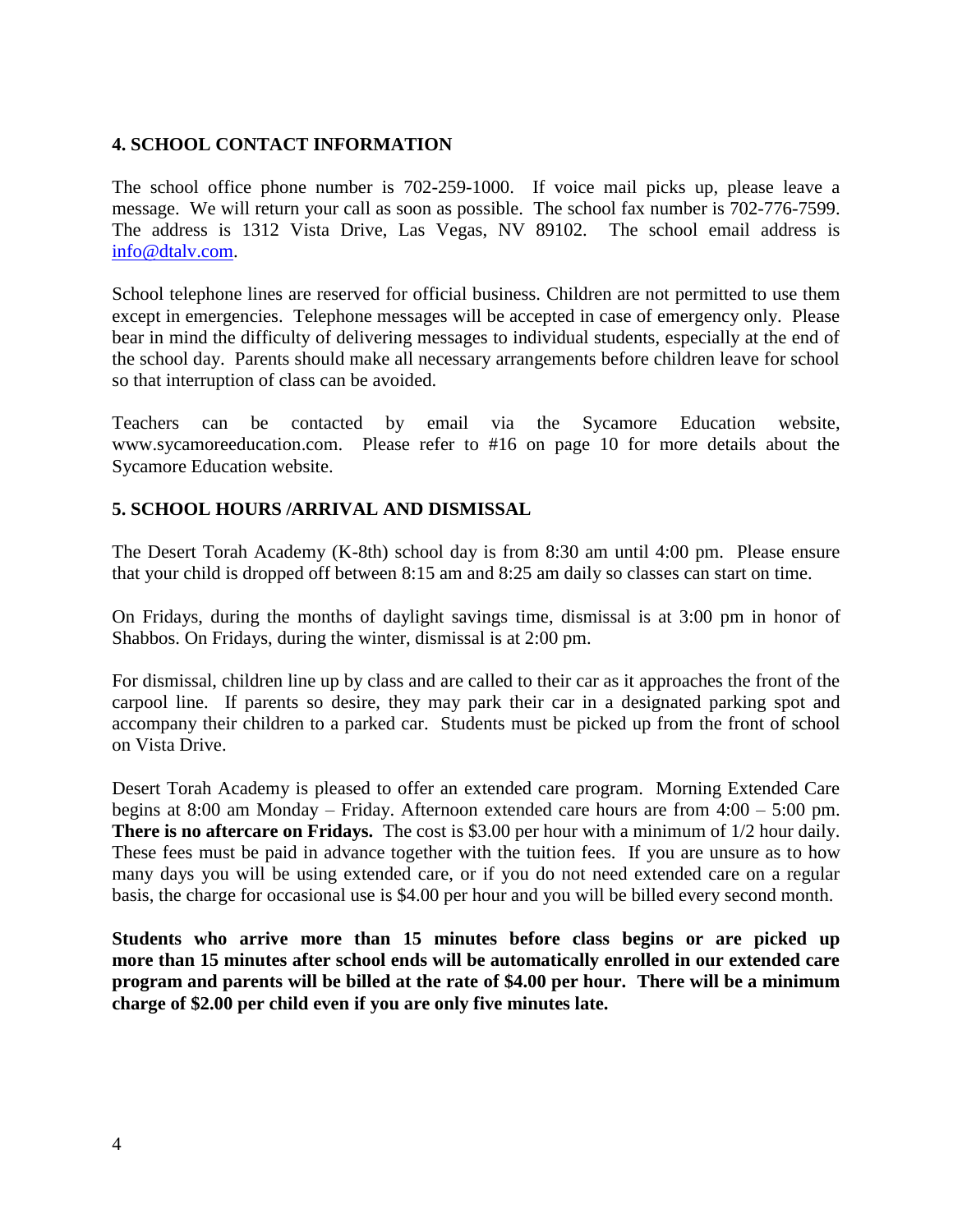#### **6. EARLY PICKUP**

Parents may pick up a student during school hours by coming to the school office and requesting that their child be called out of class. The school receptionist will notify the teacher that a student should be sent to the office for early dismissal. **Parents should not go directly to their child's classroom**. Students must be signed out before leaving. Only upon written parental authorization will the school release a student to any adult other than the parents. Parents wishing to pick up their children early must do so prior to 3:45 pm. No students will be released from class between 3:45 and 4:00.

### **7. MEDICAL APPOINTMENTS**

Please avoid scheduling medical appointments during school time. If a parent has no choice and has to take his/her child for an appointment during school hours, then all policies regarding early pickup apply to early dismissal for medical appointments.

## **8. CARE OF SCHOOL PROPERTY**

Respect for the school and school property is part of our educational program. We enlist the aid of parents in emphasizing these values to their children. When school property is damaged, parents will be responsible for the repair costs.

Students will also be issued textbooks and workbooks for both Judaic and General studies. All books are the property of Desert Torah Academy and are "loaned" to students to be used during the school year. If the book is lost, the school will issue another book at the expense of the parents.

#### **9. SUPPLIES**

Teachers will provide lists of specific supplies needed. Lists will be included in a packet received before school. They will also be posted on the Desert Torah Academy website. Please help your child obtain the proper supplies and equipment.

#### **10. DRESS STANDARDS**

Appropriate dress is a direct reflection on a child's home and school. *ALL STUDENTS ARE REQUIRED TO WEAR A SCHOOL UNIFORM. This includes any sweaters or sweatshirts that will be worn in class. No other shirt or shirt sleeves may be visible under the uniform shirt. Scarves and leggings are also not allowed.*

Children should come to school clean and neatly dressed. All uniform clothing, including boy's pants must be purchased from Campus Club. Torn clothing is not allowed. The uniforms for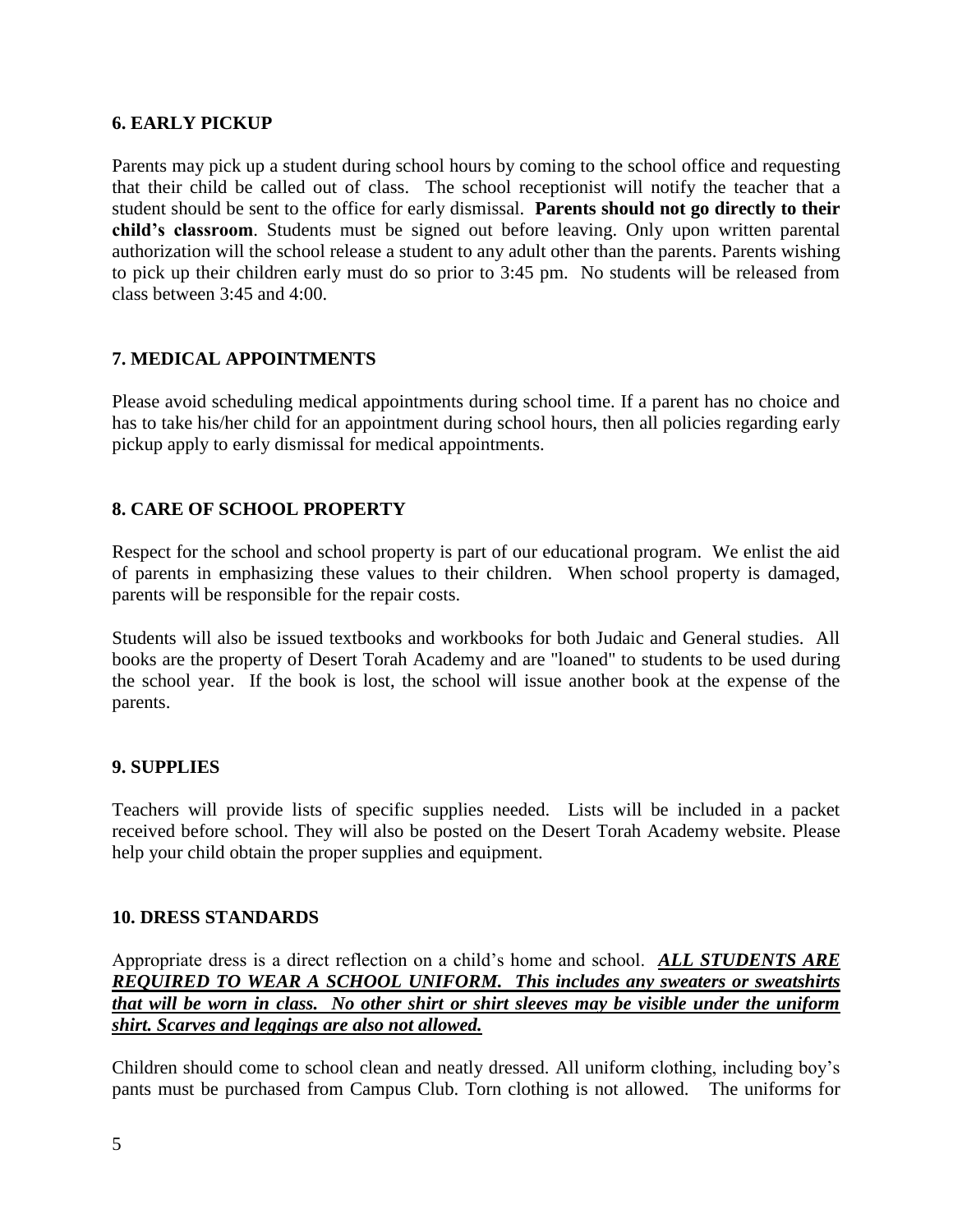Desert Torah Academy can be purchased from Campus Club, which is located at 2411 Tech Center Court, Suite #107 (off Smoke Ranch, between Tenaya and Buffalo). Their phone number is 360-0555, fax 242-2595. Price lists are available in the school office.

All boys are required to wear a kippah and tzitzit daily. Boys who come to school without a kippah will be supplied with one at a charge of 25 cents, and parents will be billed. Tzistzis may be purchased in the school office for \$7. Dress or grooming that draw undue attention detract from a learning environment and are therefore unacceptable.

Makeup may not be worn to school. Girls may wear clear nail polish only. They may also wear modest, tasteful jewelry, such as stud earrings or small hoops, and single, lightweight chain necklaces and bracelets only. Excessive amounts of jewelry will not be accepted. Scarves are considered outerwear and may not be worn in class. All students are required to wear socks and shoes that have backs. No slippers or clogs are allowed in school. Girls with hair that is shoulder length or longer need to have it put up in a hair tie.

All students must be dressed appropriately in uniform. The school administration will conduct periodic uniform checks. Parents will be notified if their child is not in proper uniform. Several infractions may result in the child being removed from class until the problem is taken care of. All articles of clothing should be labeled for easy identification in case of loss. All items that carry no name labels will be placed in the Lost and Found.

## **11. LUNCH**

Your child will need to bring a dairy or pareve lunch to school including a drink and an ice pack if needed (unless you are participating in the hot lunch program). We ask that parents provide the children with lunches and snacks that conform to the laws of kashrus. All items sent to school should have an acceptable kosher symbol like an OU or OK. If you not certain about the kashrus of any item, please ask in the school office. Also, please do not send food that was purchased at non kosher restaurants even if it is not meat. You must provide any utensils, napkins, etc. needed for your child's lunch. Lunch and snack foods should also be low in sugar and high in nutrition.

In order to provide an atmosphere that does not differentiate between families that have accessibility to kosher meat with those that may not, we require that no meat, meat products or poultry be brought into school regardless of their kashrus. Instant soups may be sent for lunch provided that they are **kosher and pareve only. Soups may not contain any meat, poultry or dairy products regardless of their kashrus.** Hot water is provided for instant soups.

Every child must have a lunch box or bag with his/her name clearly printed on the outside.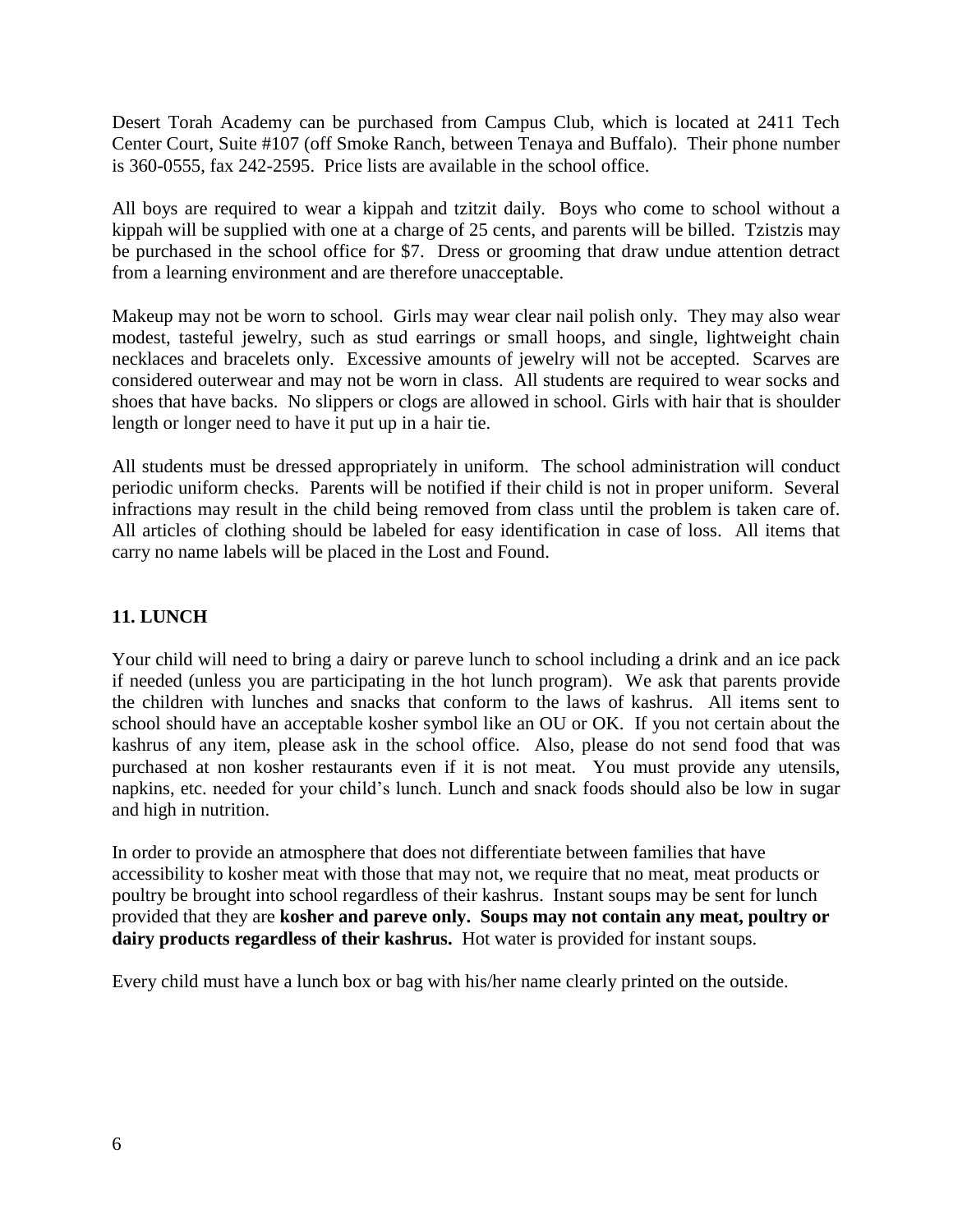## **12. HOT LUNCH PROGRAM**

Our school provides a hot lunch program, at an additional cost. Hot lunch menus cover a four week time period. Menus, with prices, are given out and posted on the Desert Torah Academy website at the beginning of each month. Hot lunches must be ordered and paid for ahead of time by filling out and returning the menu to the office. **Hot lunches may be purchased on the same day for \$5.00.** 

Please note these important procedures concerning the hot lunch program:

- 1. If you know that you will be purchasing several days of hot lunch in a month (even if it is not the entire month), complete the monthly menu form. you want.
- 2. If you do purchase a lunch on the same day you MUST:
	- a. Place your order in the front office before 10:00 am in the morning
	- b. Pay for the lunch when it is ordered
- 3. In the event that your child is not in school on a day when lunch was already ordered, please call the front office **before 10:00 am** to request a credit. Credits cannot be issued for requests for that are made after the food has already been prepared.

This program is a service provided for the benefit of the students and is optional.

### **13. ILLNESS AND ABSENCE**

Do not send your child to school if he/she shows any sign of illness. Any contagious or communicable illness should be reported to the school secretary. If your child becomes ill during the school day, you will be notified in order to make proper arrangements for him/her to be picked up.

#### **In order to comply with Clark County Health Department regulations, the following policies are in effect:**

#### **Guidelines for excluding from program**

The following symptoms in children may suggest the presence of a communicable disease. Children who have these symptoms will be excluded from the school setting until a physician has certified in writing that the symptoms are not associated with an infection agent or they are no longer a threat to the health of other children or until the symptoms have subsided for 24 hours.

**Fever** – 100 degrees or higher, especially if accompanied by other symptoms, such as vomiting, sore throat, diarrhea, headache, and stiff neck or undiagnosed rash.

**Respiratory Symptoms** – Difficult or rapid breathing or severe coughing; child makes highpitched croupy or whooping sound after he/she coughs and child is unable to lie comfortably due to continuous rash.

**Diarrhea** – An increased number of abnormally loose stools in the previous 12 hours or 2 episodes at the school.

**Vomiting** – Two or more episodes of vomiting within the previous 12 hours or one episode at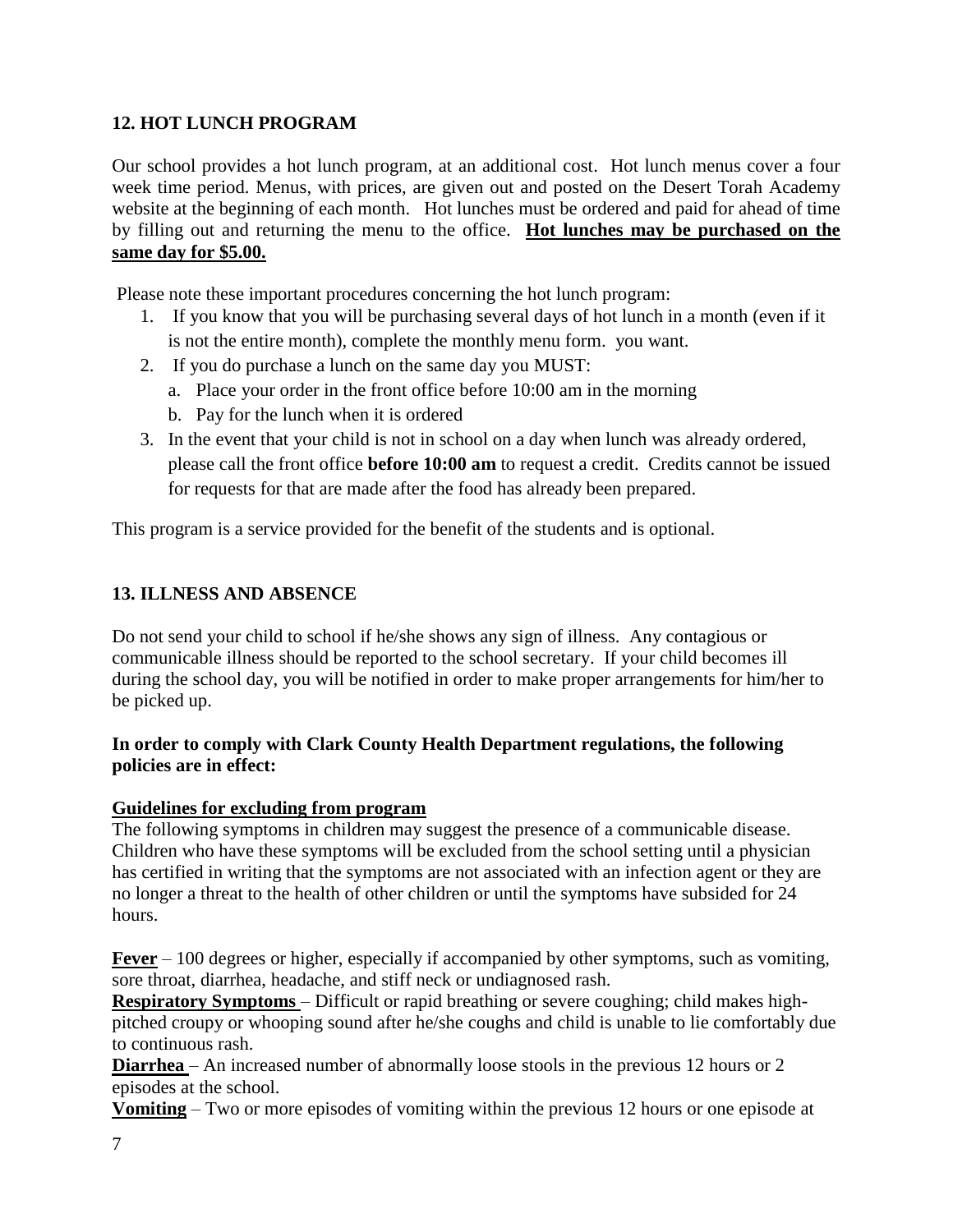the school.

**Eye/Nose Drainage** – Thick mucus or pus draining from the eye or nose.

**Sore Throat** – Sore throat, especially when fever or swollen glands in neck are present.

**Skin Problems** – Skin rashes, undiagnosed or contagious. Infected sores with crusty, yellow or green drainage, which cannot be covered by clothing or bandages.

**Itching** – Persistent itching (or scratching) of body or scalp.

**Appearance/Behavior**- Child looks or acts differently, unusually tired, pale, lacking appetite, confused, irritable, difficult to awaken.

**Unusual Color**- Eyes or skin yellow (jaundice): stool gray or white, urine dark or tea colored. These symptoms can be found in hepatitis and should be evaluated by a physician.

**Guidelines For Re-Admitting**-If the Director's assessment of the illness indicates need for further evaluation, the parent must bring a "return to school" statement back to the school on the child's next attendance day. A child taking antibiotics must be excluded for 24 hours after the first dose of antibiotic, whether the illness is contagious or not.

**Communicable Disease Policy**- Parents are asked to notify the school as soon as possible in the event of illness or if their child has been exposed to any communicable disease.

Desert Torah Academy will notify parents in writing when the children have been exposed to a communicable disease. Further, the school will notify the Southern Nevada Health District when any illness or condition specified by law or regulation is present in the program within 24 hours of the school's awareness of the situation.

Immunizations need to be current for children enrolled in the school. If immunizations are delayed for medical reason, a physician's statement must be provided explaining the reasons for the delay and when the immunizations are expected to be given.

## **Medications Administered**

The only medication administered by school staff shall be:

- 1. Medicine prescribed by a doctor. The prescribed medications must be in the original pharmacist's bottle, with a current pharmacist's label.
- 2. Over the counter medications, with written or verbal permission from a parent.

## **EXCUSED ABSENCE/UNEXCUSED ABSENCE**

Regular and punctual attendance at school is a critical factor in the learning process. It is also the school's legal responsibility to make sure that children attend school regularly. Desert Torah Academy has therefore instituted the following attendance policy:

If a child is absent due to illness, parents must send a note to school to be handed in to the homeroom teacher (first class after davening) within three days of the student's return to school. If a note is not received within three days of a child's return to school, then the absence will be considered unexcused.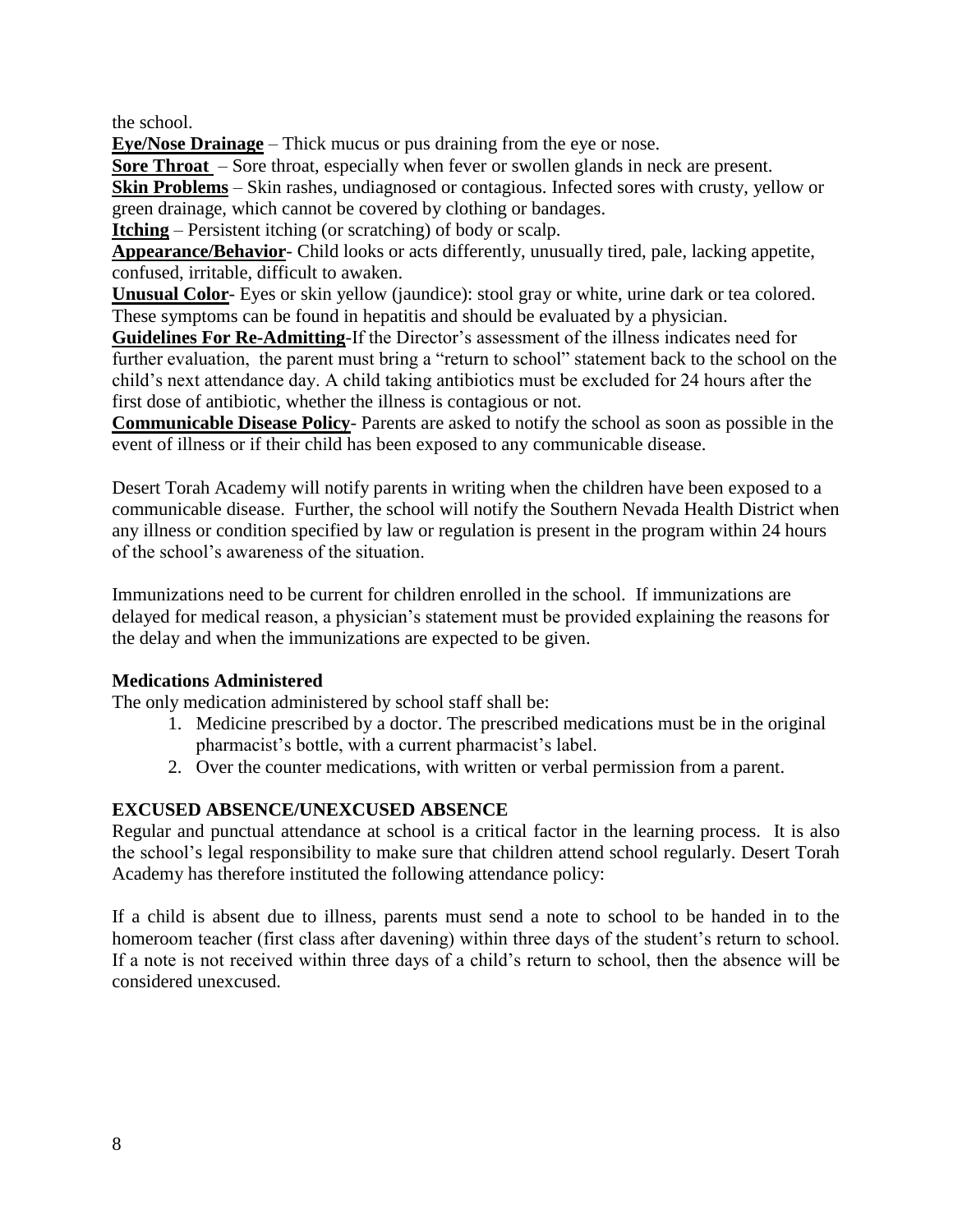#### **Trips or Personal Days**

Trips or personal days will only be considered excused

- a. if they are arranged with the school principal in advance
- b. for a maximum of ten days per school year
- c. if work assigned by the teacher is completed and brought to school

The absence will be considered unexcused if the above three conditions are not met.

If your child is absent from school for more than one day, and you would like homework sent home, please call the office in the morning (or earlier if possible) so that there is sufficient time to collect work from the teachers. Homework assignments may also be viewed on the Sycamore Education website (Please refer to #16 on page 10 for detailed information about the Sycamore Education website).

#### **TARDY STUDENTS**

Three tardies (after 8:35 am) will be considered one unexcused absence. Please be aware that school starts at 8:30 am and it is extremely important that students be on time. We are allowing a five minute grace period because of the crowded traffic conditions that exist when students are being dropped off at school.

Students in third grade or higher who are tardy three times or less per trimester will be given the Punctuality Award at the end of each trimester.

Our school day starts with davening. Please be aware that frequent tardies will result in an incomplete davening grade.

### **CONSEQUENCES FOR UNEXCUSED ABSENCES AND TARDIES**

- 1. The parents of students who have five unexcused absences will be contacted by the school principal in order to try to resolve this issue.
- 2. Parents of students who have ten unexcused absences will be contacted by the principal again in order to try to resolve this issue.
- 3. Parents of students who have fifteen unexcused absences will be required to come in to school for a conference with the principal.
- 4. Students who have twenty unexcused absences will be required to repeat the school year.

#### **Please do not forget that every three tardies counts for one unexcused absence.**

5. A student who has twenty or more excused absences, or a combination of twenty or more excused and unexcused absences, may be retained in his/her grade. The student's academic progress will be reviewed by the school administration to make a final decision on the student's status.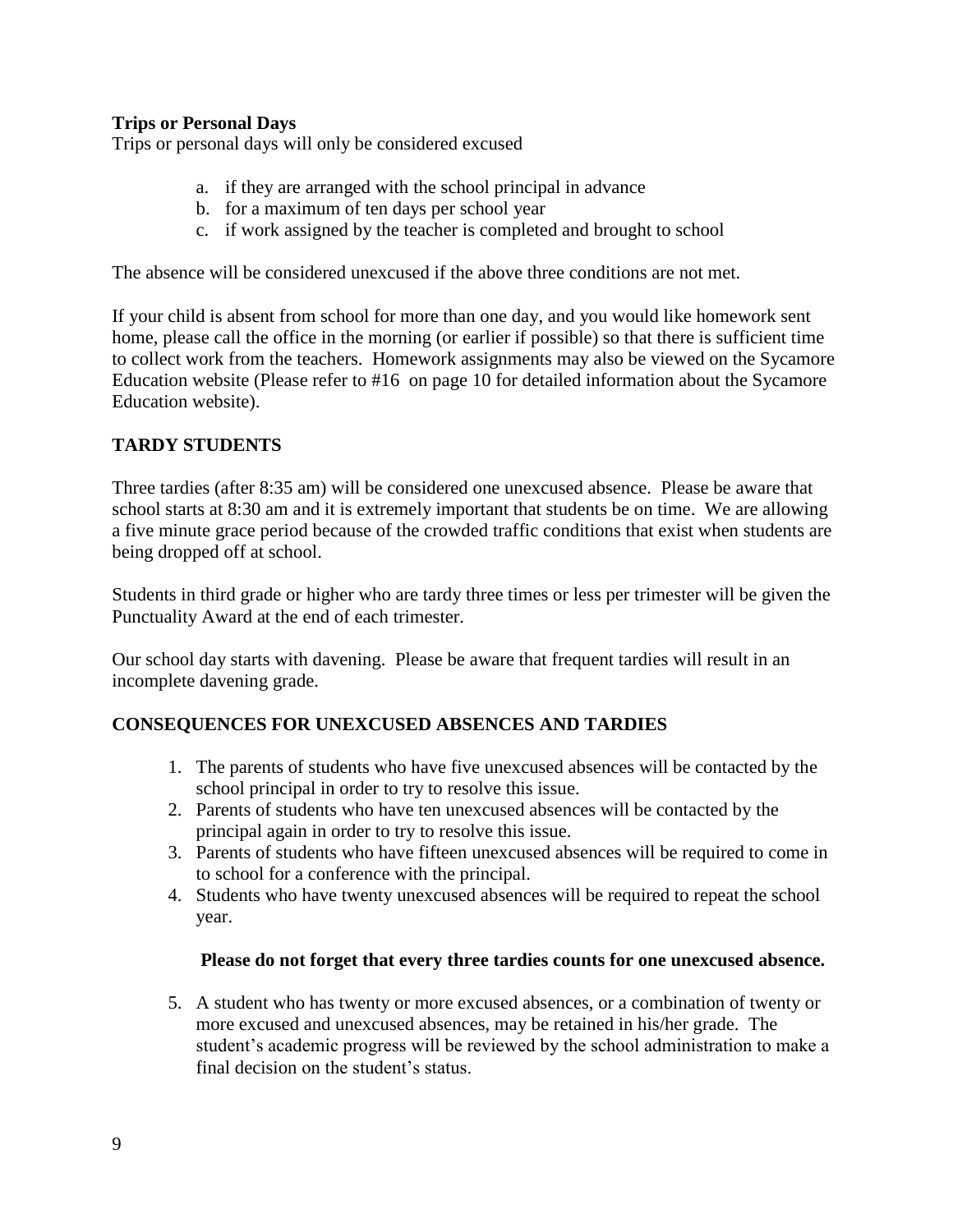## **14. IN AN EMERGENCY**

In an emergency, an attempt will be made to notify the parent and/or emergency contact. If necessary, the child will be taken to the closest emergency room for treatment.

\*\*Please note: The school will be unable to seek emergency medical aid for your child without your signature on the Medical Information form that is included in the registration packet. Please be sure that you have signed the form upon registering your child.

#### **15. HELPFUL SUGGESTIONS**

- Set a reasonable and consistent bedtime for your child
- Allow sufficient time for breakfast and morning routines so your child arrives at school feeling relaxed and secure
- Ensure that your child arrives at school on time

Inform the teacher if something is going on at home (illness of a family member, extended absence of a parent, etc.) that might affect your child

Inform the school when you will be away from home and your child will be in the care of another adult. This is important in the event of transportation problems or emergencies

Regular attendance is essential. Help your child learn that school is important. A child who attends regularly does not miss parts of long-term projects or units and finds it easier to establish himself/herself as part of the group

### **16. SYCAMORE EDUCATION ONLINE SCHOOL MANAGEMENT PROGRAM**

Effective communication is essential to your child's education. Feel free to contact the school about any matter whatsoever. You are encouraged to discuss any questions or concerns with your child's teacher. If you have further questions or concerns, please discuss them with the principal/director.

The Sycamore Education website, [www.sycamoreeducation.com](http://www.sycamoreeducation.com/) is an excellent way to communicate with the school community. Parents are emailed a user ID and login to Sycamore when their child has been enrolled in Desert Torah Academy. Once logged on, parents may visit the website to obtain general school information as well as specific homework assignments and class events. All staff, including teachers and administration can be reached via email through the website. Your child's grades, homework assignments (current and any that may be missing) can be viewed on Sycamore Education. By logging onto Sycamore on a daily basis you will have a totally updated record of what your child is learning, how they are doing, and what is expected of them. We strongly urge parents to take full advantage of the website and all it has to offer. It is an extremely useful form of communication.

In addition, the school administration sends out emails informing parents of various school events throughout the year. Often these emails contain important information. Please look for,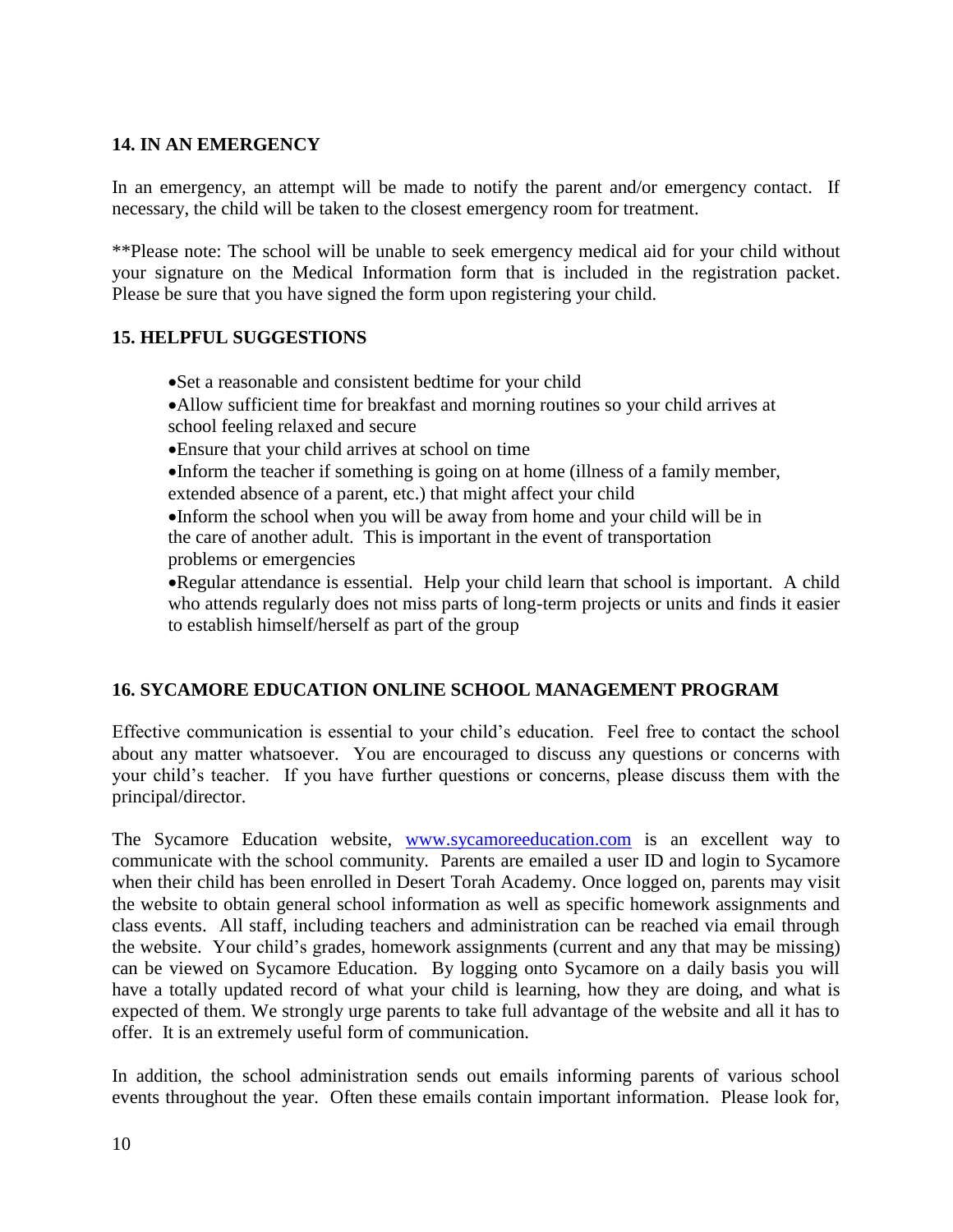and read carefully, any email sent by Desert Torah Academy.

Frequently, children are given school and community information in the form of notes or memos to be taken home. Please check your child's backpack daily to ensure that you don't miss out on important information.

A monthly newsletter is published and sent home with each student. This includes points on the weekly Torah portion, upcoming events, and news from the class, pictures, student work, a monthly calendar of events and more. Please read the newsletters as they are very informative and contain important information about school events

Parents can visit the Desert Torah Academy website, [www.deserttorahacademy.org](http://www.deserttorahacademy.org/) to obtain forms, information on school events and to see pictures of school activities. Desert Torah Academy also has a Facebook page.

### **17. CONFERENCES**

Teachers are always available to discuss your child's progress. In addition, during the first trimester of the school year, parents have an opportunity to meet their child's teachers at Back-to-School Night. At the end of the first grading period, parent-teacher conferences are scheduled to evaluate each child's progress. Desert Torah Academy and its employees maintain the confidentiality of all information.

#### **18. PUPIL EVALUATION**

Teachers administer tests periodically to evaluate each student's progress. Report cards are issued 3 times annually for both Judaic and General studies. In addition, progress reports are sent home between official grading periods. At the end of the school year, Desert Torah Academy administers the Terra Nova Test in the Secular studies department, grades 3-8. Results of these tests are generally not available before the end of the school year. Parents should call the school office to obtain their children's results.

In addition to the Terra Nova testing at the end of the year, DTA also evaluates its students' progress using the Aimsweb Assessments. These assessments are given in the fall, the winter and the spring of each school year. If a student is found to be below grade level, then a special intervention program is developed for that child. More frequent assessments will also be given to evaluate the effectiveness of the school's intervention program for the student.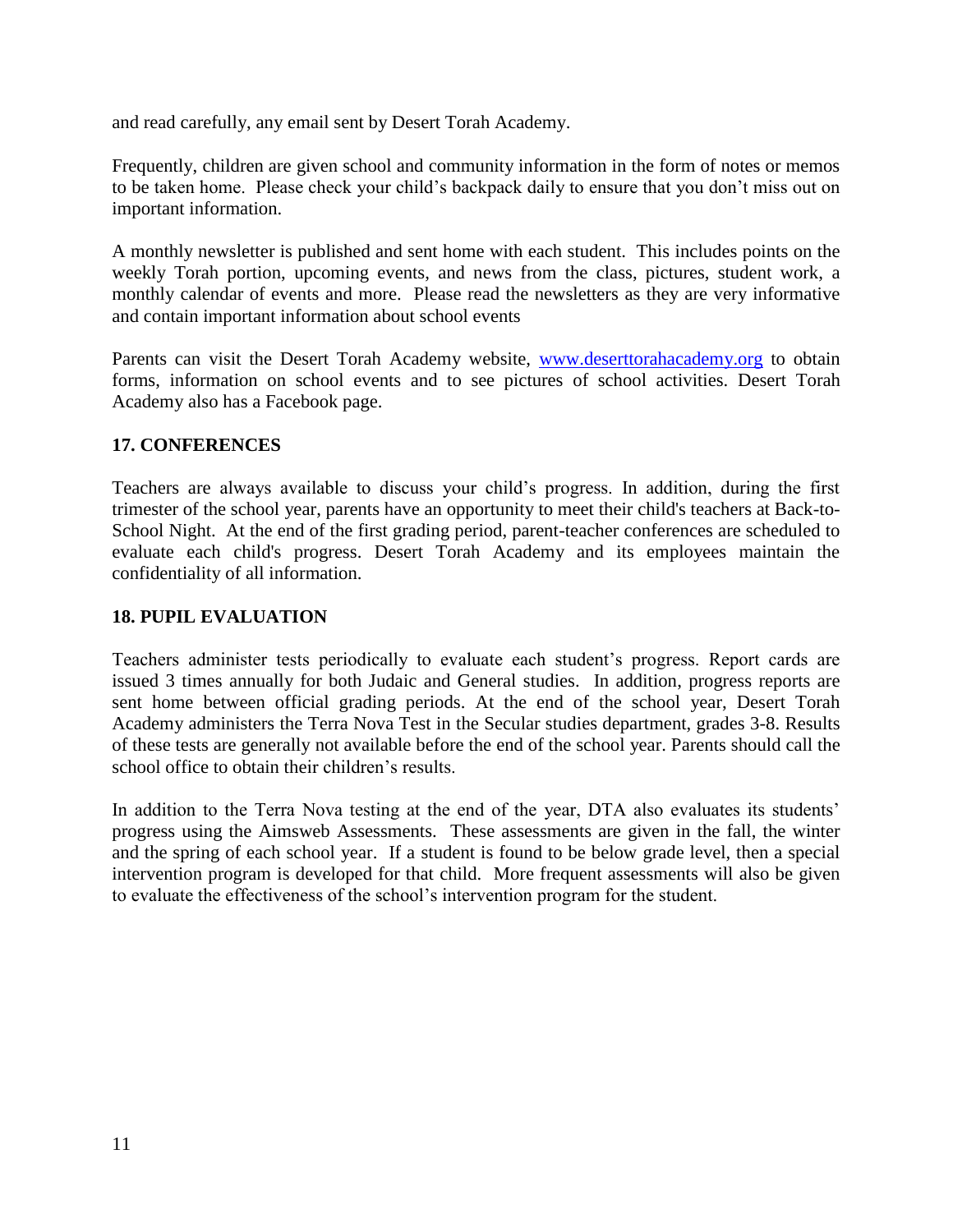#### **19. HOMEWORK**

Homework assignments are an integral part of the planned curriculum. General Studies and Judaic teachers cooperate in order to keep the amount of homework within reasonable limits. Due to Desert Torah Academy's enriched program, featuring a dual curriculum, parents should expect their children to have a little more homework than is customary in a public school. Parents who find their child spending an unreasonable amount of time in order to complete homework assignments should communicate with the child's teacher first, and when necessary with the principal through the school office. The approximate duration of homework assignments per grade should be as follows:

|             | Kindergarten 10 minutes | $1st$ Grade | minutes<br>15. |
|-------------|-------------------------|-------------|----------------|
| $2nd$ Grade | 20-25 minutes           | $3rd$ Grade | 30-45 minutes  |
| $4th$ Grade | 40-60 minutes           | $5th$ Grade | 50-75 minutes  |
| $6th$ Grade | 60-80 minutes           | $7th$ Grade | 70-90 minutes  |
| $8th$ Grade | 90-120 minutes          |             |                |

Requests for homework for students who are ill must be called into the school office in the morning. Homework assignments are also posted daily on the Sycamore Education website. Please refer to #16 on page 10 for details about accessing the website.

Parental responsibilities in helping children establish good homework habits include the following:

- Provide a quiet place and a scheduled time to do homework
- Act as a consultant or guide when your child asks for help
- Help create a timetable for completion of projects, and check often to see that your child stays on track
- Inform teachers if assignments seem to be too difficult, so that appropriate help may be given to your child in school
- Assist your child in obtaining resource material
- Refrain from doing the student's assignment. All homework must be the student's own work

#### **20. COUNSELING AND DIAGNOSTIC TESTING**

Occasionally, a teacher may see a need for a student to be assessed by professionals outside the school. This may occur when teachers observe behaviors that raise questions about the presence of a developmental delay, learning difference, or other special need. The purpose of such an assessment is to provide teachers and parents with the information needed to meet the students learning needs, either within the school or through a tutor or other resource person arranged for by the parents. All costs incurred are the responsibility of the parent.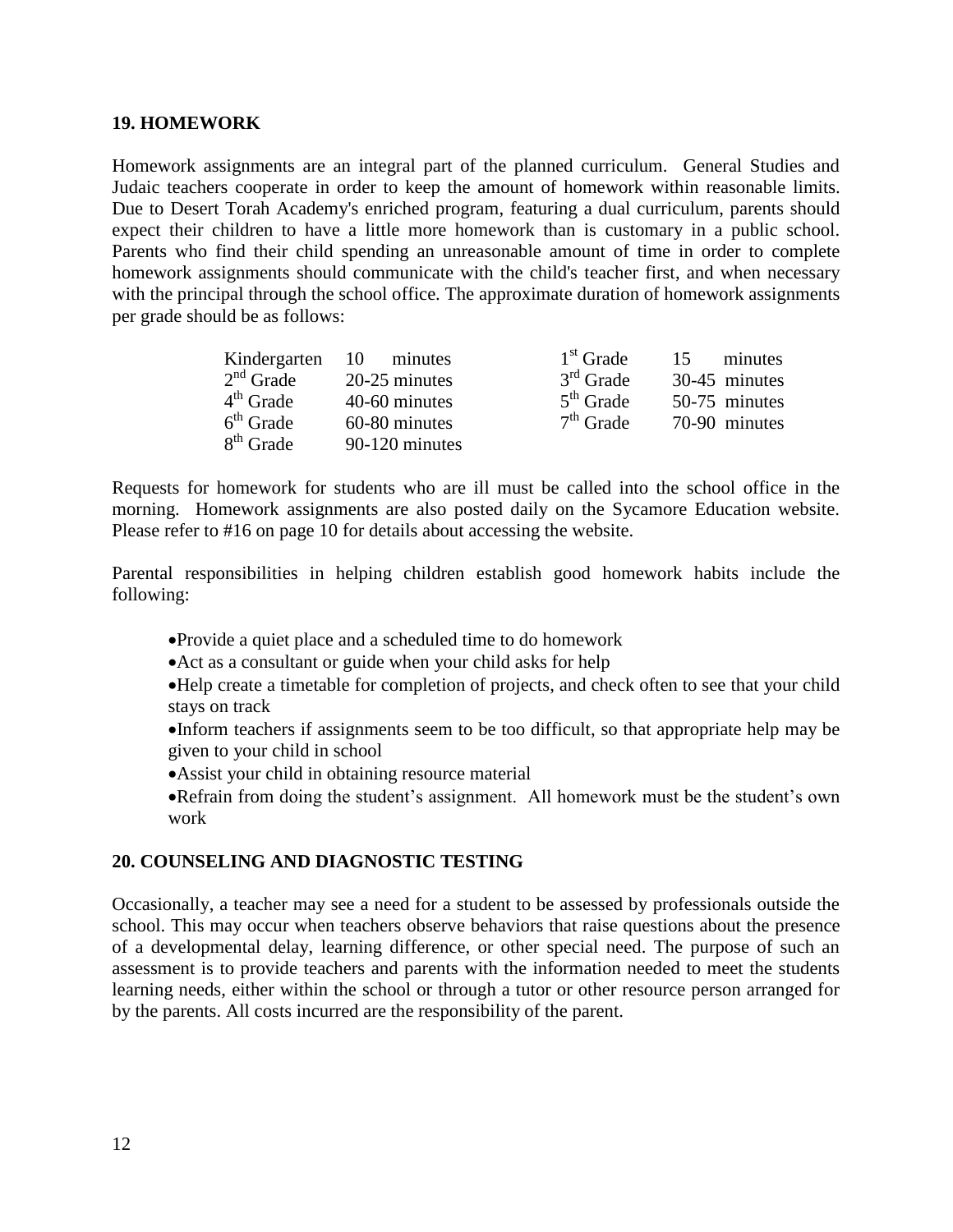#### **21. CLASS OBSERVATION**

If you are interested in occasionally visiting your child's classroom, we ask that parents follow the procedures delineated below. By following these steps, we are able to provide a consistent, optimal learning environment for all students.

- 1. Call the school office in advance of your visit. Office staff will check with the teacher to be sure the time is appropriate. We may ask you to change your time if there is a test scheduled or if there are special projects or programs going on.
- 2. When you visit the classroom, please sit in the area designated by the teacher. It is important that the classroom routines have as little disruption as possible and that students continue with their learning activities. Helping students, especially your own, should be done only at the invitation of the teacher.
- 3. Classroom visits should be limited to occasional occurrences. If you feel the need for frequent visits, please discuss this with the principal. It is important that your children know you care about and support their education, but we also need to encourage their independence in learning.

## **22. PROTOCOL FOR ADDRESSING CONCERNS**

If your child is having a problem in a particular class, please try to resolve the problem directly with that teacher. The best way to communicate with the teacher is via email. Please do not text teachers about school issues. If you feel that after speaking to the teacher, the problem is continuing, please contact the school administration. Furthermore, if your child is having a problem with a fellow student, **please do not contact that child's parents or speak to the child directly.** Instead, please contact your child's teacher or the school administration and ask them to help you resolve the problem.

Parents are asked to use discretion when discussing school issues, especially in front of their children. It is very important to help our children have a positive attitude toward their school and their education. Modeling a positive attitude while quietly pursuing solutions lets children know that their parents and teachers are working together for their benefit and shows that there is mutual trust between school and home.

### **23. ACCREDITATION AND LICENSING**

Desert Torah Academy is accredited by the National Council for Private School Accreditation and the National Accreditation Board of Merkos L'Inyonei Chinuch. Desert Torah Academy is operated as an exempt school under the provisions of NRS 394.211 and as such is exempt from the provisions of the Private Elementary and Secondary Education Authorization Act.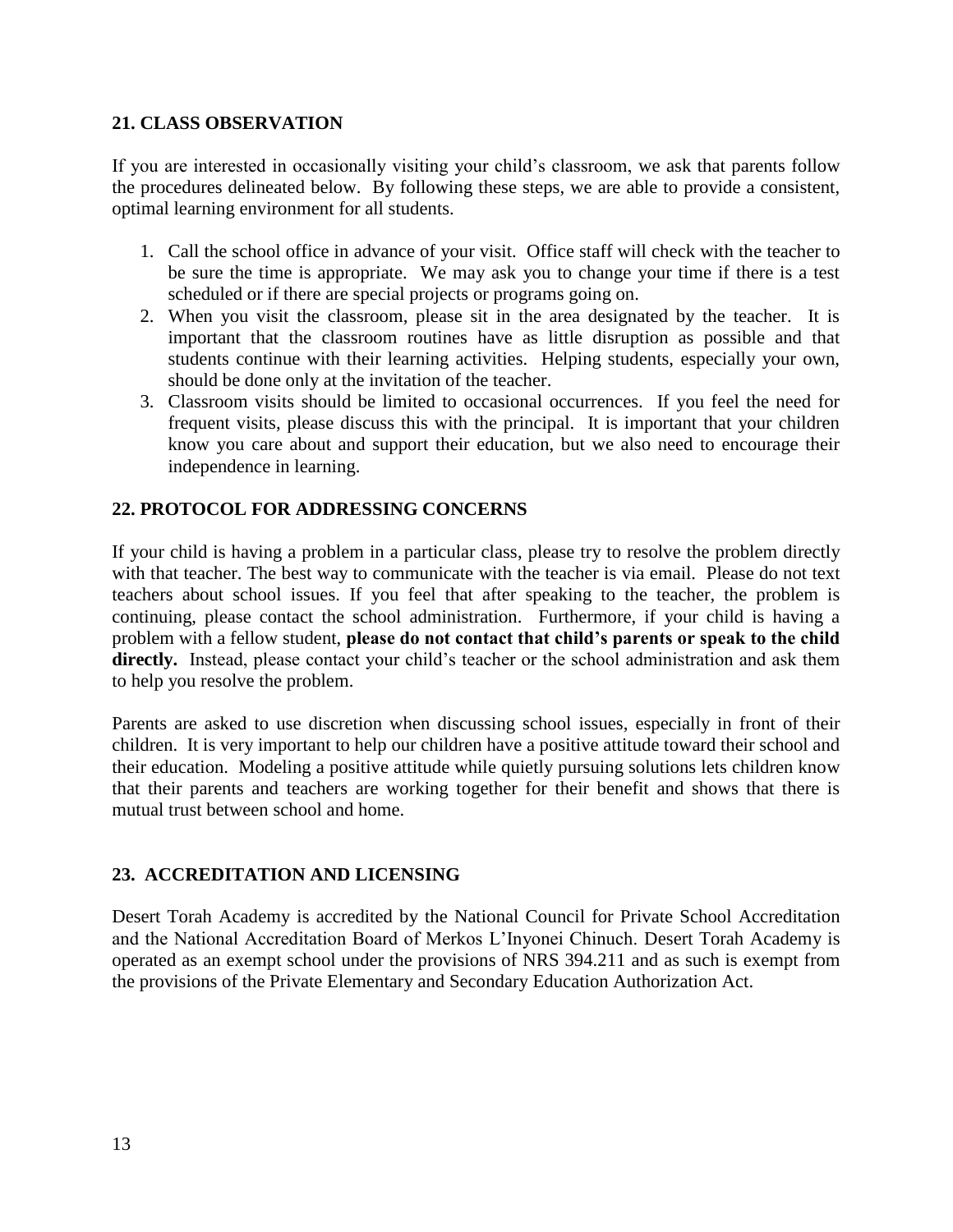#### **24. BEHAVIOR POLICY**

Desert Torah Academy's philosophy of behavior management is grounded firmly in the belief that children thrive in a positive and affirmative atmosphere. Setting fair and reasonable limits for behavior and reinforcing desired behaviors are effective methods to promote good student behavior. At the same time, students who frequently violate the rules will face negative consequences. These may include a time out, or having to write an essay that helps the student re-think his/her inappropriate behavior. If the poor behavior continues, the child's parents will be asked to come in for a conference. Further infractions may result in suspension or even expulsion from Desert Torah Academy. Furthermore, serious infractions may result in immediate suspension or expulsion from Desert Torah Academy.

> Desert Torah Academy Rights and Responsibilities

| Article I         | Everyone has the right to live safely<br>A. Follow the routines and procedures established for the school and for<br>your classroom(s)<br>B. Keep hands and feet to yourself<br>C. Handle school and personal property appropriately<br>D. Practice safe health habits |  |
|-------------------|------------------------------------------------------------------------------------------------------------------------------------------------------------------------------------------------------------------------------------------------------------------------|--|
| Article II        | Everyone has the right to learn<br>A. Follow directions<br>B. Follow classroom rules<br>C. Allow others to learn<br>D. Come to school everyday, on time, prepared to learn                                                                                             |  |
| Article III       | Everyone has the responsibility to be respectful and polite<br>A. Treat adults with absolute respect<br>B. Treat fellow students with respect<br>C. Use kind words and actions<br>D. Keep the school environment clean for yourself and others                         |  |
| <b>Article IV</b> | Everyone has the responsibility to be honest<br>A. Always tell the truth<br>B. Do your own work<br>C. Take ownership for your actions                                                                                                                                  |  |
| Article V         | Everyone has the responsibility to use time wisely<br>A. Come to class on time<br>B. Allow others to do their work without interruption<br>C. Complete classwork as directed<br>D. Finish homework and turn it in on time.                                             |  |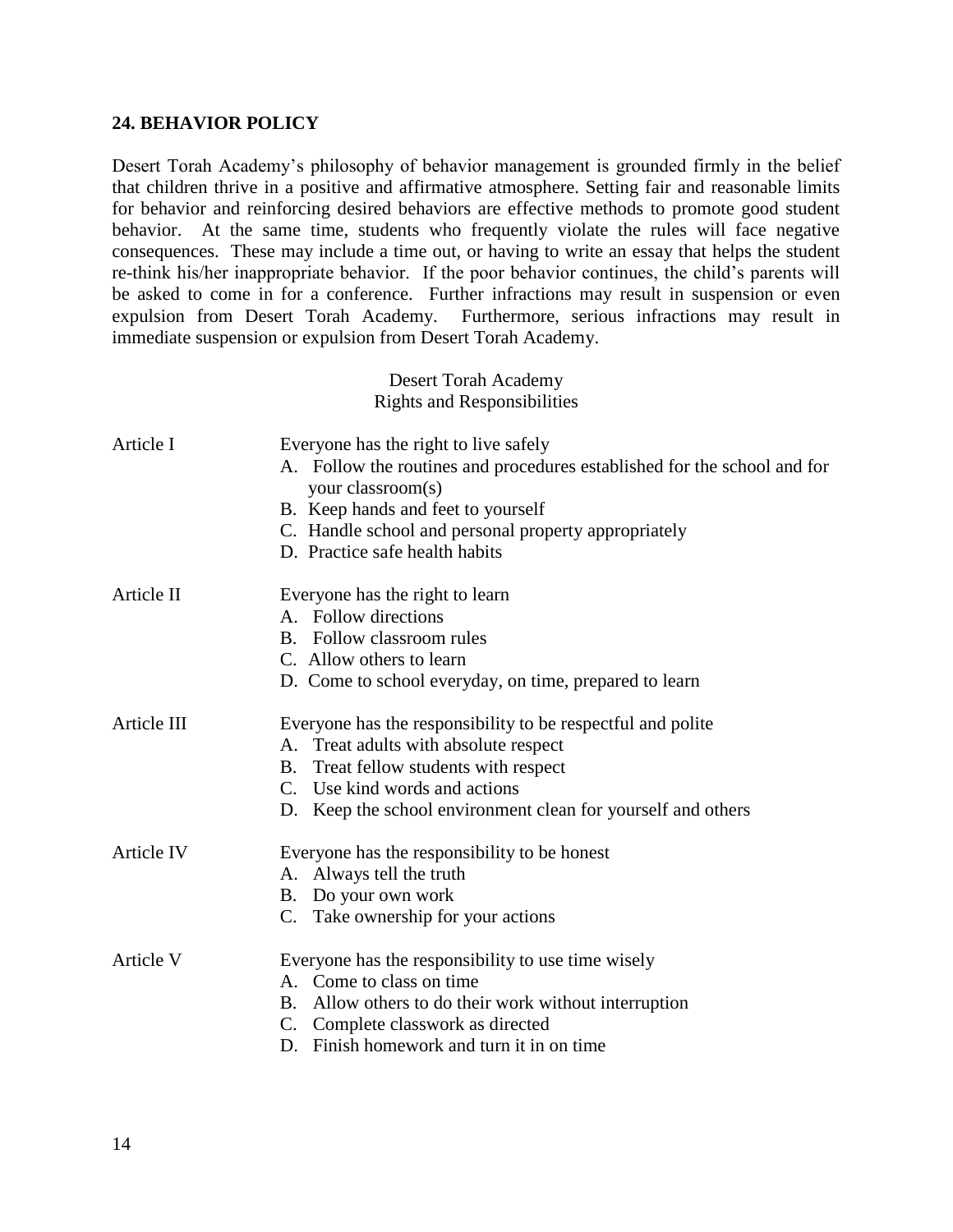#### **25. CARING ABOUT OTHERS**

Caring about another person is extremely important. Part of the educational process includes learning how to be a "mentch." A student can show how he/she cares by:

- 1. Speaking respectfully to teachers
- 2. Helping a friend or teacher
- 3. Offering a compliment to a friend or teacher
- 4. Calling a classmate who is ill
- 5. Being careful not to say things which hurt another person's feelings

#### **26. TZEDAKA**

Tzedaka, (charity) is a basic concept in Judaism. Our school attempts to develop a commitment amongst our students to share with others less fortunate than themselves by donating a few pennies a day to charity. Parents are asked to provide young children with one coin daily.

Older children should give Tzedaka from their allowance money.

#### **27. SHABBOS PARTIES/BIRTHDAY CELEBRATIONS**

Shabbos parties are an essential part of our curriculum. They are held every Friday in the Kindergarten and 1st grade Judaic classes. Birthday celebrations are held in conjunction with Shabbos Parties, on the Friday closest to the birthday in Kindergarten and  $1<sup>st</sup>$  grade. Parents must sign up in the office in order to reserve the date for their child's celebration. Any food that the parents wish to bring for the party must be checked by the office prior to the party. Older grades may also celebrate a child's birthday. This is done a few minutes before recess on the child's Hebrew birthday. You may find out your child's Hebrew date of birth from the office if you do not already know it.

In consideration of your child's fellow classmates who observe the laws of Shabbos and Kashrus, we request that invitations given out in school for parties being held outside of school include the following: 1) all of the child's classmates are invited, 2) the party is not held on Shabbos, 3) kosher food is available. **These invitations for birthday parties held outside of school need to be approved by the director, who will distribute them to the children only if they meet the above criteria. Please do not give the invitations to your child to distribute in school.**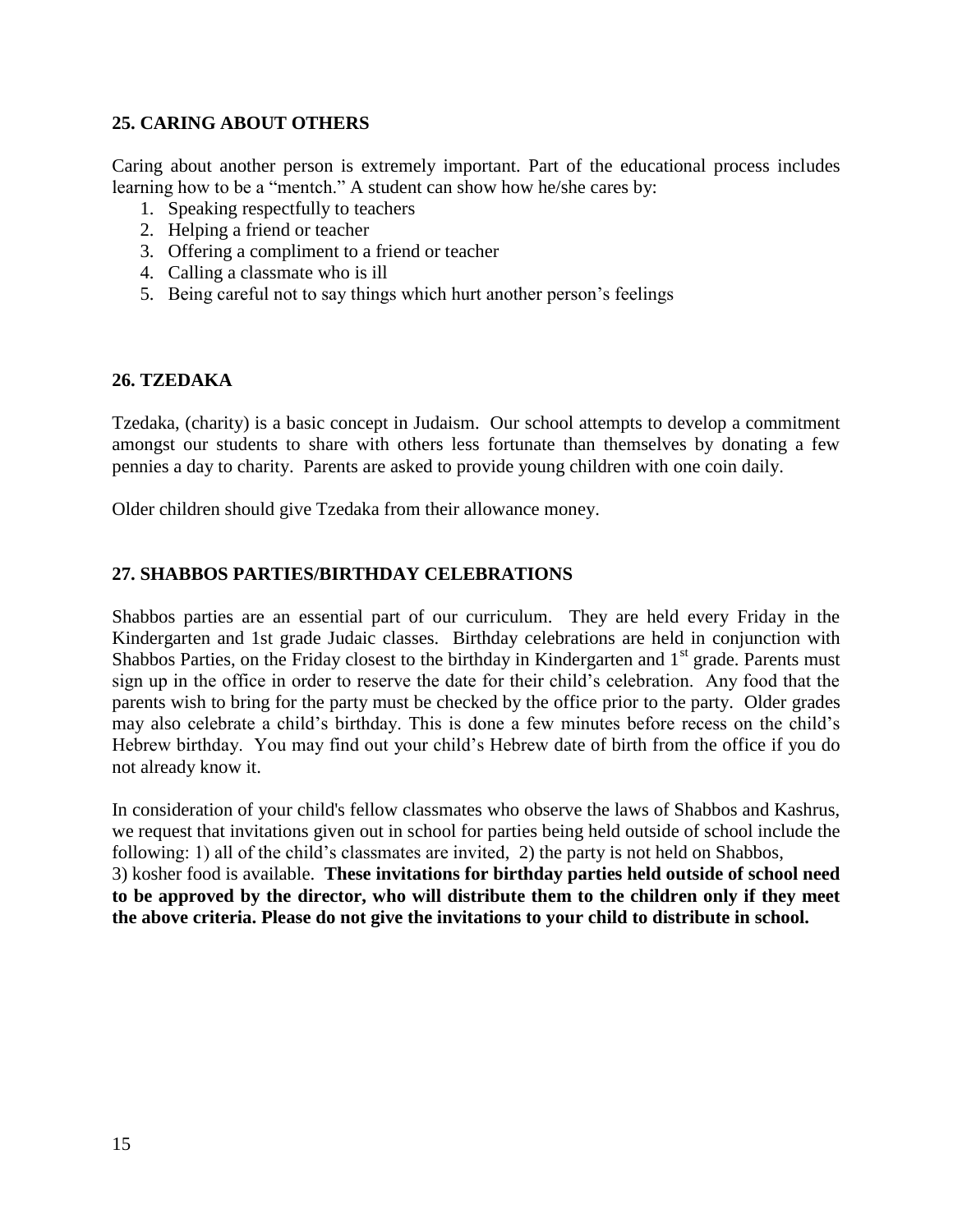#### **28. HOLIDAYS NOT CELEBRATED**

Halloween, Valentine's Day and St. Patrick's Day are not celebrated at DTA.

#### **29. ASSEMBLIES**

Assemblies are held periodically throughout the year. They usually include performances by the children, either with Judaic or Secular curriculum themes or concerning specific calendar dates. Advance notice is given in the school newsletter and via email of assemblies and announcing which class will be performing.

#### **30. FIRE AND EVACUATION DRILLS**

Fire drills are conducted on a monthly basis. The fire alarm is sounded and the children exit their classrooms in silent, single file. Each classroom has a fire escape route posted in a prominent place, indicating the exit route and assembly point. In-place-shelter drills are also conducted. Desert Torah Academy has a detailed evacuation plan and evacuation drills also take place on a regular basis. If a parent is on campus when the fire alarm goes off, they must follow the same evacuation procedures as our students and staff.

#### **31. SAFETY PLAN**

Senate bill 289 requires all Nevada Schools to have a safety plan. The plan contains all of DTA's emergency procedures and also provides parents with a list of the school's evacuation sights. In case of an emergency, please do not take your child from the school or one of the evacuation sights without informing the director, principal or your child's teacher. Parents are welcome to review the plan, but for reasons of confidentiality it may not be removed from school property.

### **32. POSITION ON THE STATE OF ISRAEL**

The creation of the State of Israel is one of the seminal events in Jewish history. Recognizing the significance of the State and its national institutions, we seek to instill in our students an attachment to the State of Israel and its people as well as a sense of responsibility for their welfare.

#### **33. PHOTOGRAPHS**

Individual and class photographs are taken annually. Parents are given the opportunity to purchase photos but are under no obligation to do so.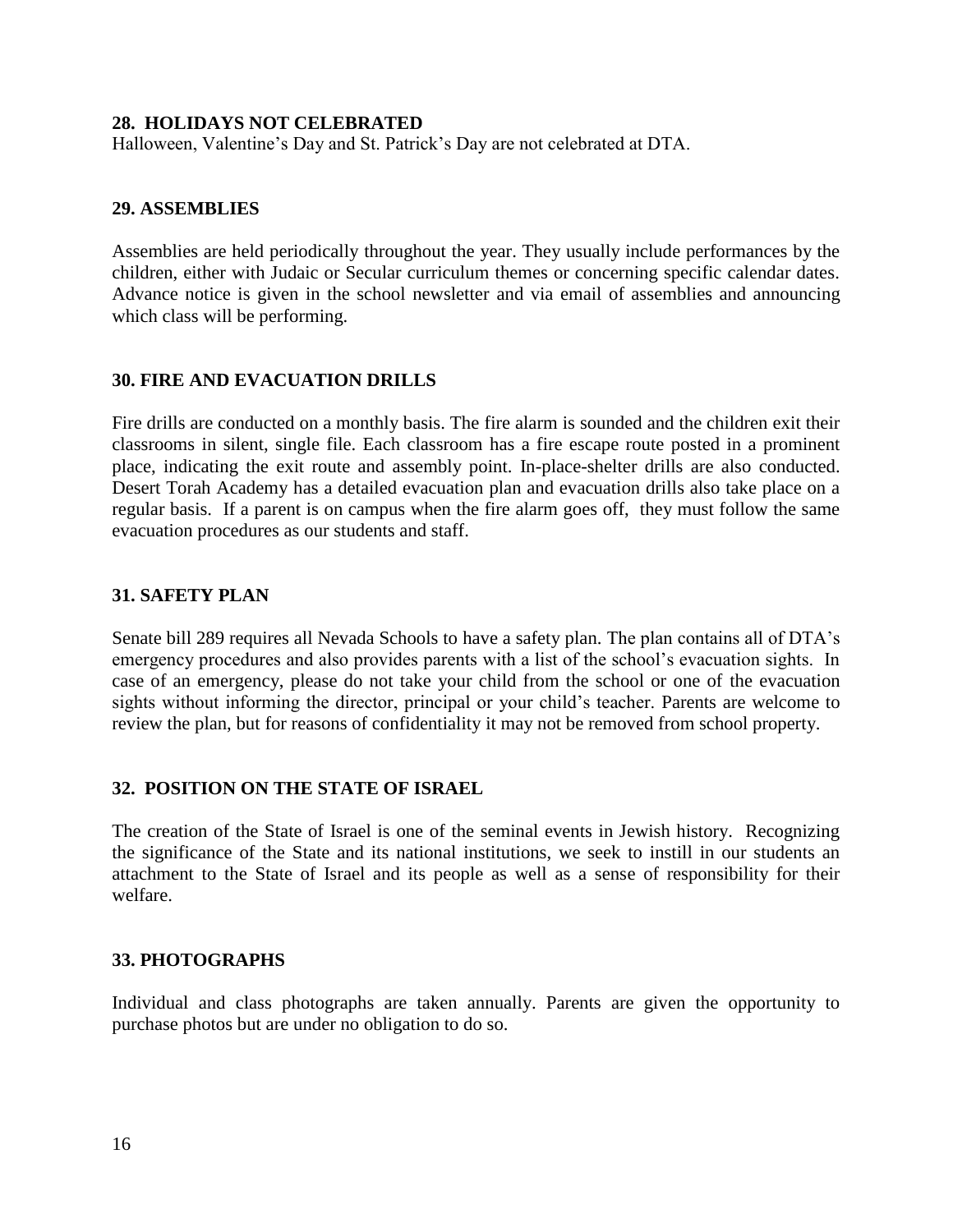#### **34. FIELD TRIPS**

Classes frequently go on educational field trips. General permission slips for all field trips must be signed at the beginning of the school year. In addition, notices for specific trips are sent home shortly before the scheduled date. These notices must also be signed and returned to the office. You will be notified at that time if your child requires a car seat. It is the parent's responsibility to supply a car seat if required. If a trip fee is requested, parents will be notified in advance.

#### **35. PARENT SUPPORT & PARENT-TEACHER ORGANIZATION**

Parents have the primary responsibility for the education of their children. Specifically, this includes the responsibility to establish a home environment which encourages the moral values, ethics, social skills, self-discipline, and commitment to learning that is fostered in our school; to be fully informed regarding all aspects of their children's progress; to take and/to support appropriate remedial action when needed, and to make every effort to establish and maintain a cooperative and mutually supportive relationship with the school.

Schools have the responsibility to guide, assist, support and complement parents in their efforts to meet these responsibilities. Of particular importance is the school's obligation to assist parents in gaining the information and insight necessary to make informed judgments regarding the religious and moral education of their children.

The PTO is an organization of parents that assists the school and sponsors school related activities. Parents are encouraged to join and actively participate in the PTO. Parent Teacher Organizations provide many opportunities for volunteer efforts.

Here are some ways parents can support Desert Torah Academy:

- 
- \* Volunteer \* Donate books or software
- \* Donate audio-visual equipment \* Become a tutor
- \* Volunteer to drive for a field trip \* Donate games and activities
- \* Volunteer to be a soup mom or dad
- \* Volunteer your expertise i.e., plumbing, electrical, etc
- \* Encourage other families to enroll their sons and daughters